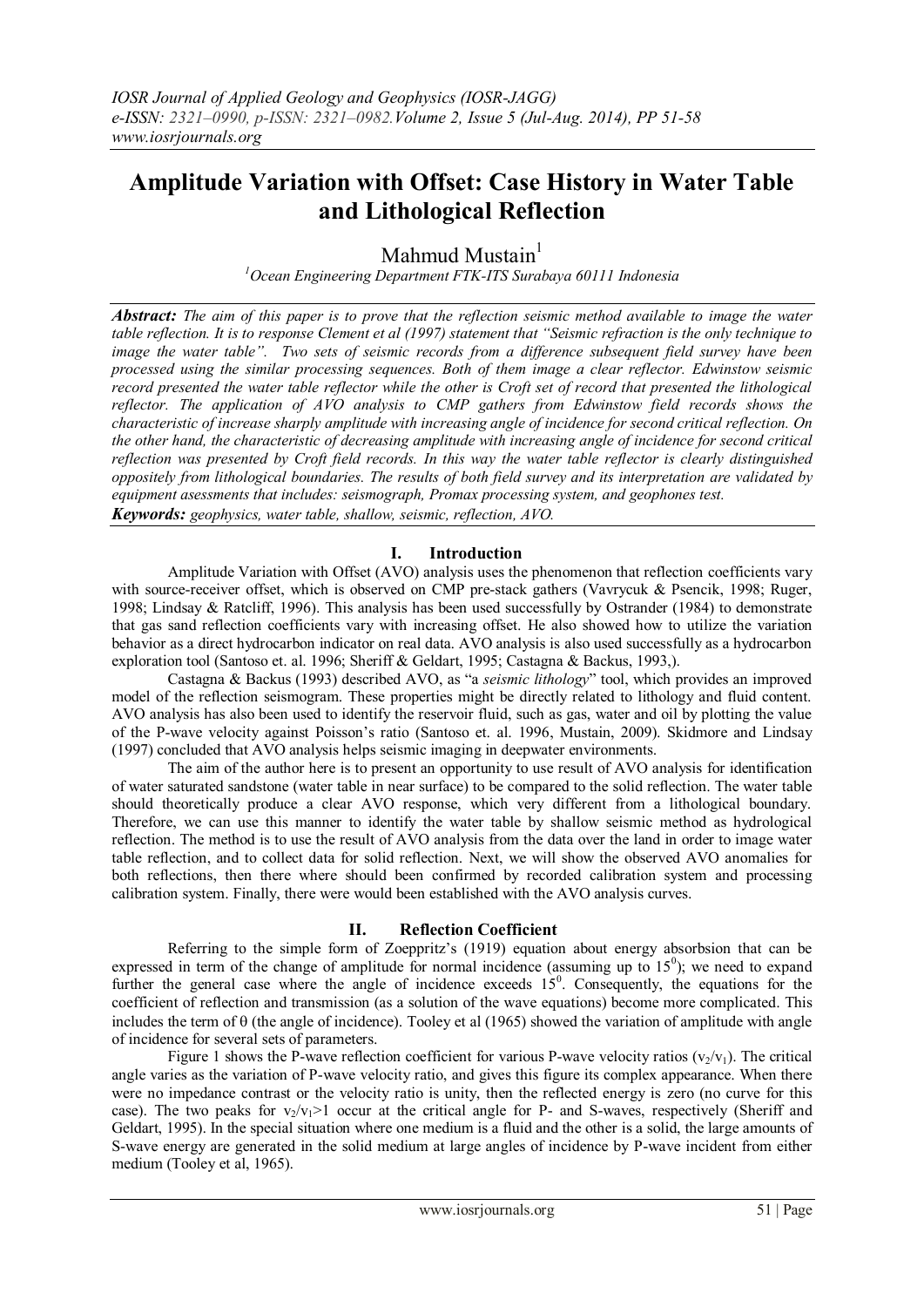

**Figure 1** The effect on the P-wave reflected compression energy of varying the compression velocity ratio  $(V_2/V_1$  or  $\alpha_2/\alpha_1)$  (source Sheriff and Geldart, 1995)

Aki and Richard (1980) derived the solutions to the equations for the reflected and transmitted P-wave, which is frequently used to find the amplitude variation with offset (AVO). The solution is:

$$
R_{P} \approx \frac{1}{2} \left[ 1 - 4 \left( \frac{\beta^{2}}{\alpha^{2}} \sin^{2} \theta \right) \frac{\Delta \rho}{\rho} + \frac{1}{2} \sec^{2} \theta \left( \frac{\Delta \alpha}{\alpha} \right) - 4 \left( \frac{\beta^{2}}{\alpha^{2}} \right) \sin^{2} \theta \left( \frac{\Delta \beta}{\beta} \right) \right]
$$
  

$$
T_{P} \approx 1 - \frac{1}{2} \left( \frac{\Delta \rho}{\rho} \right) + \left( \frac{1}{2} \sec^{2} \theta - 1 \right) \left( \frac{\Delta \alpha}{\alpha} \right)
$$

Shuey (1985) made a simplification of these equations by changing  $\beta$  and  $\Delta\beta$  with  $\sigma$  and  $\Delta\sigma$  with;

$$
\frac{\Delta\beta}{\beta} = \frac{\Delta\alpha}{\alpha} + 0.5\Delta\sigma \left(\frac{1}{1-\sigma} - \frac{2}{1-2\sigma}\right), \quad \beta^2 = \alpha^2 \frac{1-2\sigma}{2(1-\sigma)}
$$
  
\Delta\alpha = \alpha\_2 - \alpha\_1 \text{ and } \alpha = (\alpha\_2 + \alpha\_1)/2, \quad \Delta\beta = \beta\_2 - \beta\_1 \text{ and } \beta = (\beta\_2 + \beta\_1)/2  
\Delta\rho = \rho\_2 - \rho\_1 \text{ and } \rho = (\rho\_2 + \rho\_1)/2, \quad \Delta\sigma = \sigma\_2 - \sigma\_1 \text{ and } \sigma = (\sigma\_2 + \sigma\_1)/2  
\theta = (\theta\_2 + \theta\_1)/2 \text{ with } \frac{Sin\theta\_1}{\alpha\_1} = \frac{Sin\theta\_2}{\alpha\_2}

Then with further modification derived by him, the relation becomes:

$$
R_P \approx R_0 \left(1 + P \sin^2 \theta + Q(\tan^2 - \sin^2 \theta)\right)
$$
  
Where:  $R_0 = \frac{1}{2} \left(\frac{\Delta \alpha}{\alpha} + \frac{\Delta \rho}{\rho}\right) P = \left[Q - \frac{2(1 + Q)(1 - 2\sigma)}{1 - \sigma}\right] + \frac{\Delta \sigma}{R_0 (1 - \sigma)^2}$   

$$
Q = \frac{\Delta \alpha / \alpha}{\frac{\Delta \alpha}{\alpha} + \frac{\Delta \rho}{\rho}} = \frac{1}{1 + \frac{\Delta \rho / \rho}{\Delta \alpha / \alpha}}
$$

 $R_0$  is the reflection coefficient for normal incident

The simplification uses an assumption that Poisson's ratio is the elastic property most directly related to the angular dependence of reflection coefficient (Shuey, 1985). This also made a further modification to separate out the factor  $R_0$  as the amplitude at normal incidence. It is easy to see that  $R_0$  is an appropriate reference for  $\theta \approx 0$ . For intermediate angles (0<0<30 degree) or second critical angle, the reflection amplitude is connected to the parameter P which is the sum of the two terms. The real component of that parameter is in the ratio  $\Delta \sigma / R_{o}$ .

3

4

In the next following years, Hilterman (unpublished and private communication reported by Sheriff and Geldart, 1995) wrote the form of:

$$
R_P \approx R_0 \left[ 1 - 4 \left( \frac{\beta^2}{\alpha^2} \right) \sin^2 \theta \right] + \frac{\Delta \sigma}{(1 - \sigma)^2} \sin^2 \theta + R_0 \left( \frac{\Delta \alpha}{2\alpha} \right) \left[ \tan^2 \theta - 4 \left( \frac{\beta^2}{\alpha^2} \right) \sin^2 \theta \right] \quad 3. a
$$

He made a further approximation for intermediate angles that neglects the third term (dominated by velocity dependence). For a half space medium this is given by Al-Ghamdi et al (1998):

$$
R_p \approx R_0 \cos^2 \theta + 2.25 \Delta \rho \sin^2 \theta
$$

The next extension for these conceptions is the autor will make critical analysis for intermediate angle. This is specially to distunguis the water table reflection from the lithological reflection as normally stratigapical reflection in near surface. The simplifacion of Hilterman (in Sheriff and Geldart, 1995) to neglect the third term due to the dominated of velocity dependency is to be back. The reason is the velcity dependency can not be neglected due to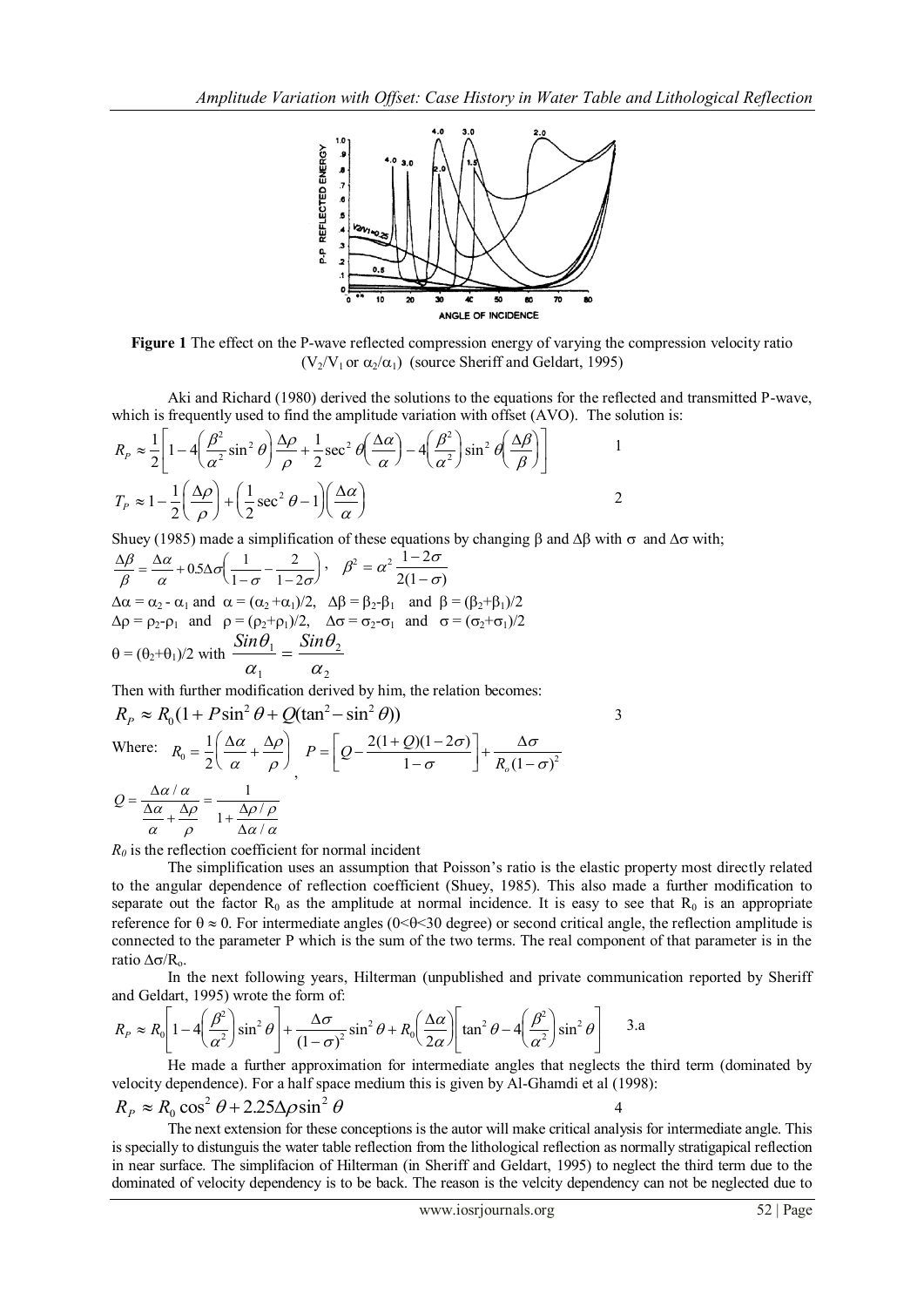significancy value of difference velocity of saturated water sandstone and unsaturated sandstone. Therefore the formulation after Al-Ghamdi et al (1998) is given:

$$
R_p = R_0 \left[ \cos^2 \theta + \frac{\Delta \alpha}{2\alpha} (\tan^2 \theta - \sin^2 \theta) \right] + 2.25 \Delta \rho \sin^2 \theta
$$

### **III. Numerical Implementation Model**

Clearly the mathematical AVO model is different from the physical model. The physical model (figure 1) shows the ideal natural condition. The model can treat the signal continuously from normal incidence to wide angle (90 $\degree$ ) in the laboratory's experimentation, and the 1<sup>st</sup> and 2<sup>nd</sup> critical angle should appear. However, the mathematical model cannot cover the complete formulation as a complex form (Koefoed, 1962). Only the real part can be used in practice and this has to be approximated for three zones: normal incidence, intermediate angle, and wide angle (Shuey 1985, Ostrander, 1984). In this case history (study) we only used intermediate angles 24<sup>°</sup> was the first critical angle and 35<sup>°</sup> was the widest data provided. Consequently, we cannot see any critical angle reflection after 35°.

The AVO curve for three different approximation formulae (Aki & Richards 1980; Shuey 1985; and Hilterman by Sheriff & Geldart 1995) were have been calculated for a water table reflection in a pure sandstone with 30% porosity. Figure 2 shows the calculated curves of different formulae for intermediate angles. Each formula has different specifications. Aki & Richards (1980) reported that their formula is only valid when;  $\Delta\alpha/\alpha$ ,  $\Delta\beta/\beta$ , and  $\Delta\rho/\rho$  are small and  $\theta < 10^0$  if  $\alpha_1 < \alpha_2$ . Although the amplitudes are not the same for normal incidence, the lithology and water table curves have opposite trends (decrease and increase respectively curve of A&R-lit and A&R-wt). This is because Aki & Richards formula does not separate the  $R_0$  factor while the other formulae do.



**Figure 2** The curve of AVO for water table in typical sandstone of 30 % porosity using: 1. Hilterman formula (eq. 4) as Hil-lit and Hil-wt, 2. Shuey (eq. 3) as Shu-lit and Shu-wt, 3. Aki & Richards (eq.1&2) as A&R-lit and AR-wt, and 4. Mustain Modification formula after Al-Ghamdi (eq 5) as MM-lit and MM-wt. Rc=0.2, lithology velocity  $\alpha_1 = 840$ ;  $\beta_1 = 0.5 \alpha_1$ ;  $\alpha_2 = 2050$ ;  $\beta_2 = 0.5\alpha_2$ , Water table velocity  $\alpha_1 = 840$ ;  $\beta_1 = 0.5\alpha_1$ ;  $\alpha_2 = 2050$ ;  $\beta_2 =$  $0.5\alpha_1$ 

The implementation of the Shuey formula in this case study gives the value of the dimensionless parameter of  $P = -0.1$  for lithology and  $P = 0.9$  for water table. The curve of Shu-wt shows that the relative amplitude increases sharply as the water table (figure 2). On the other hand, for the same effect the curve of Shu-lit decreases. This is important evidence that this formula can indicate water table anomalies. The middle term of the Shuey formula (eq. 3) controls  $R<sub>p</sub>$ , and the last term is always positive. This implementation of the Shuey formula produces a value  $R_0 = 0.56$ , very close to the coefficient reflection value from  $R_c$  versus porosity curve of water saturated sandstone that gives  $R_0 = 0.53$  for 33% porosity. There is a reasonable agreement between the ideal calculation of the  $R_c$  versus porosity curve and the mathematical implementation of Shuey formulae.

The Hilterman (by Sheriff & Geldart 1995) approximation also can be used to this application. For the Lithology case, the Hil-lit curve has a same negative trend to the Shu-lit curve at most angles. However, for the Water Table gives rather a different result, Hil-wt curve shows negative trend (amplitude decreases with increasing of angle of incidence) while the Shu-wt is positive (amplitude increases with increasing of angle of incidence). This is because the Shuey approximation is more relevant for a case using intermediate angles. On the other hand, Hilterman uses the approach of half space of velocity ( $V_2 = 2V_1$ ). Both Shuey and Hilterman approximations clearly prove that the lithological boundary and water table (as hydrological boundary) have opposite trends, decreasing and increasing respectively. This also indicates that  $R_p = R_o$  for  $\theta \approx 0$ .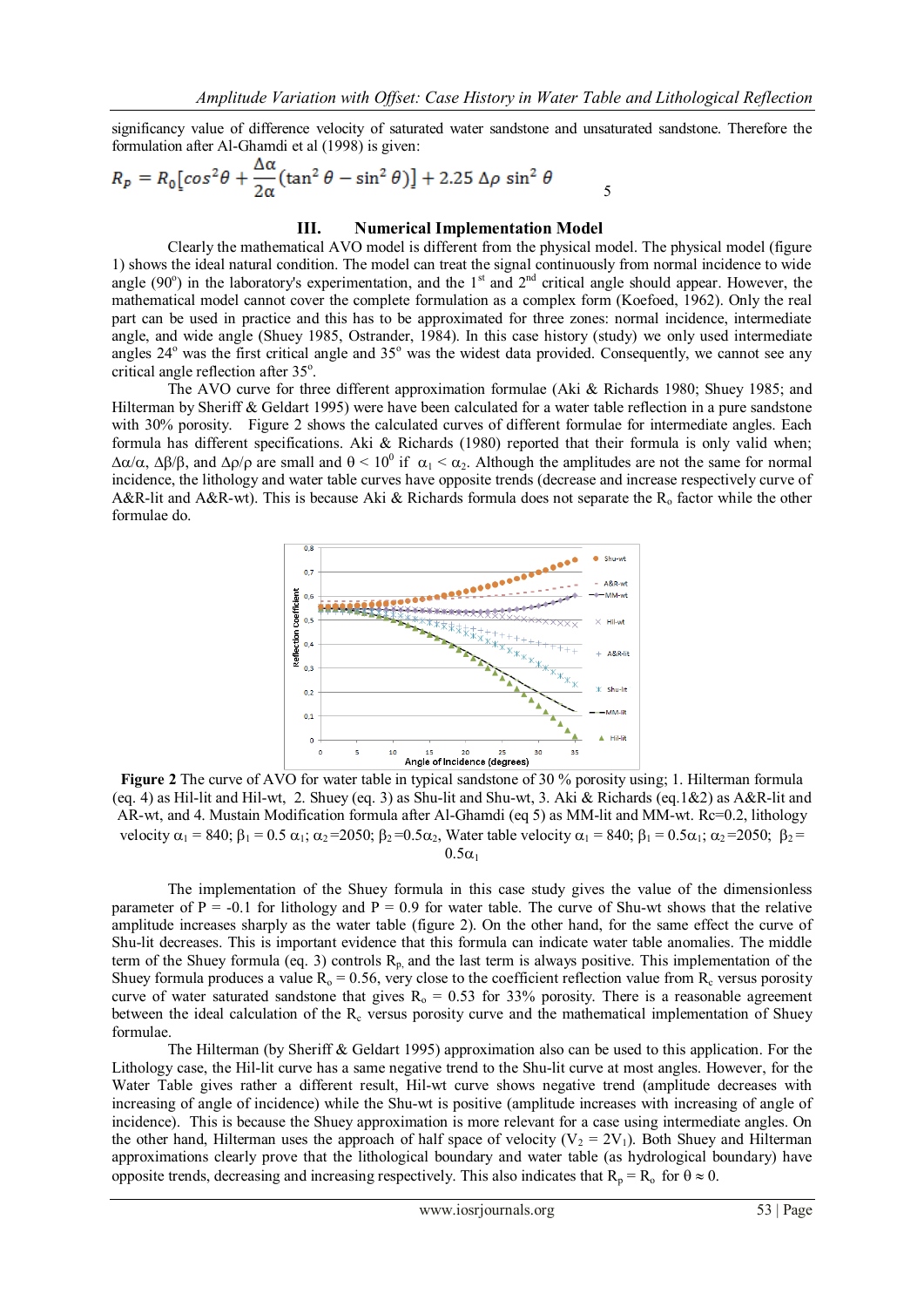One importance point in this paper is the proposed formula of equition 5 to be made on the implementation as the alternative formula in order to the water table reflection. These cases are also would be fixed as the mathematical forms for water table reflection (MM-wt) and lithological reflection (MM-lit). The most different result gives us very interested interpretation, the curve is MM-wt on the range of  $25^\circ$  to  $35^\circ$ . The curve sharply increases on that range i.e. the range of the second critical or intermadiate angle. This is very good evidence that the amplitude go up on this offset for water table reflection.

## **1 Observed AVO of Edwinstowe Section for Water Table Reflection**

Part of Edwinstowe (25 km north of Nottingham, UK) common offset gathers has been chosen for AVO analysis (Mustain, 2002). Common offset gather for this case study is have been chosen, figur 3. A possible reason is the homogeneous nature of the subsurface geology. There were some processes required to reduce factors that affect the seismic amplitude, especially factors with offset dependence.

Referring to the physical model (figure 1) as a representation of a complex formulation for normal or natural condition, it is representative of the Edwinstowe condition that has a compression velocity ratio  $V_2/V_1$  of 2.5. The intermediate angle range is from  $24^\circ$  (as the first critical) to  $50^\circ$ . The oobservational data is only available for the range of angles from 24° to 35°. Within this more limited range, the reflected energy decreases sharply with increasing angle of incidence. The model curves in figure 1 are computed for boundaries with a lithological contrast, where the partition of energy is mainly controlled by the properties of the matrix of the rock and not its fluid content.



**Figure 3** a part of Edwinstowe record as the result of 15 Common Offset stack (source Mustain 2002)

Figure 4 illustrates the result of AVO record from figure 3 and mathematical model of both lithological and hydrological boundaries (reflections). The stack-wt (figure 4) is the result of stacking using common offset by Promax, while the Manu-wt is the result of manual averaging from 15 shot records. Both ploted stack and ploted manual have the expected trends i.e. increasing amplitude with increasing offset. These curves increase sharply from 28.1 $^{\circ}$  until 32 $^{\circ}$ . This increase is good evidence that the reflector is a hydrological boundary (water table), oppositely if the curve decreased with increasing offset then it would be a lithological boundary (figure 4, solid and dashed line are the mathematical model for water table and lithological boundary respectively).

The error bars, from standard deviation of the averaging record (from manual picking) is 17.5 % with a maximum deviation of 29 %. Statistically, this distribution record is normal, as indicated by the maximum deviation among the data being greater than its standard deviation. The instrumentation test gives a result of the seismograph channel having an average deviation of 0.3%, and all geophone tests gives average deviations of 9.7%, with processing system tests indicating deviations of less than 2% (1.20 %, 0.02 %, and 0.81 % for error of: f-k filter, top mute, and band pass filter respectively). Thus it is reasonable to conclude that the variation of amplitude is statistically caused by variation in offset, not the instrumentation. To confirm this, it will be proved by AVO analysis of a known lithological boundary, which shows that the amplitude decreases with offset.



**Figure 4** AVO analysis of Edwinstowe record as average (promax stacking as Stack-wt and manual averaging as Manu-wt) of 15 common offset gathers with average deviation of 17.5 % as error bars, comparing to the mathematical model using Shuey formula as lithological and water table boundary (Model-lit and Model-wt)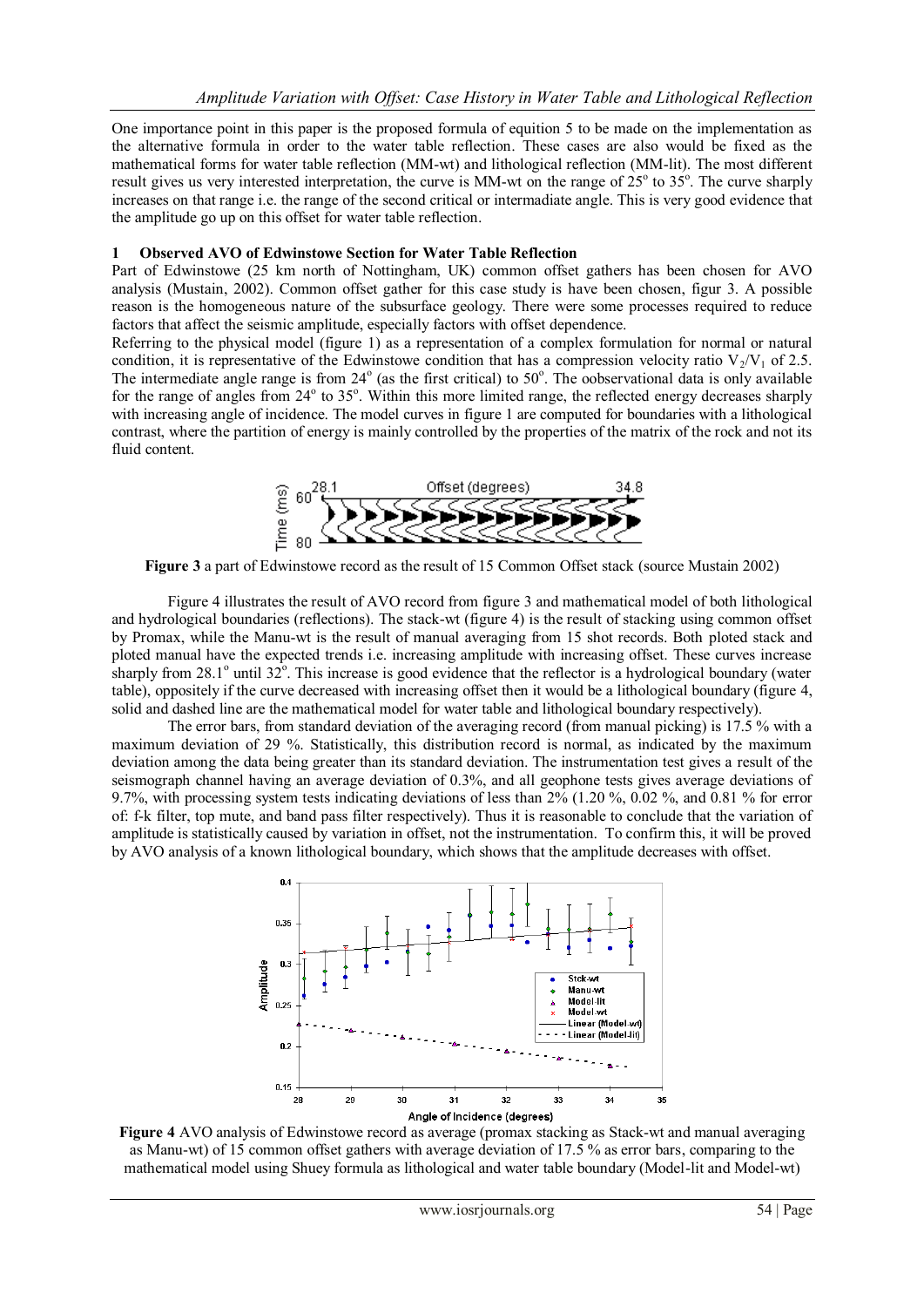# **2 Observed AVO of Croft Record for Lithological Reflection**

The main purpose of this section is to apply AVO analysis to a reflection from a lithological boundary. This boundary will prove that the amplitude decreases with increasing offset in the intermediate angle (between P and S critical angles). Previously, we have proven that the amplitude increased with increased offset for water table reflection as hydrological boundary.

This investigation needs data with appropriate post critical reflection, which we can analyze the trend of amplitude Vs offset for the same purpose as Edwinstowe survey. Croft records that had been taken one year before Edwinstowe are appropriate data for this purpose. This has a simple geophysical target, of a flat lying reflector. The records have a maximum offset of 136m, which is adequate when using AVO analysis for a depth of target of about 100 m. This gives us a chance to analyze ranges beyond the critical angle.

The field area is located near Croft Quarry (SP 523 956) South Leicester, UK. The site is a small field west of Coventry road, beside the quarry entrance. Figure 5 shows the plan of the shot line of seismic survey. It is a covering of 100-200m of bedded sediment (Mercian Mudstones underlying Sherwood Sandstone) unconformable overlying a granitic intrusion. Mudstones are flat lying, and no ray paths we considered to have entered the granite. This is geologically similar to the Edwinstowe location analysed for water table reflection. The primary interest of this site is to determine the depth of Mesozoic/Palaeozoic cover over diorite rock east of Croft Quarry.

The processing sequence is similar to the processing for both the synthetic and the Edwinstowe records. Figure 6 shows the final stack. The figure shows that there are three simple layers with first and second boundary at around 100 and 150m respectively, meaning the basement starts in the third layer. This also indicates that the zone below this boundary has no significant layering. This may be due to the very limited length of record.



**Figure 5** The plan location of shot line of seismic survey



**Figure 6** The final stack of Croft record

The prominent reflector at the first boundary at 100 m is interpreted as a contrast in velocity from 1900m/s to 4150m/s. The reflector is very difficult to interpret as the depth of Mesozoic/Palaeozoic (Mercian Mudstone) cover over diuretic rock East of Croft Quarry, is between 100-200m thick. The velocity of the second layer is too high for diuretic rock. Regarding to geologists within the department (Geology in Leicester University, UK) and the consensus of opinion, if there is a high velocity in the Croft data then it is probably (1) Stocking ford shale's (Cambrian) or (2) Gypsum in the Mercian Mudstone (but not halite).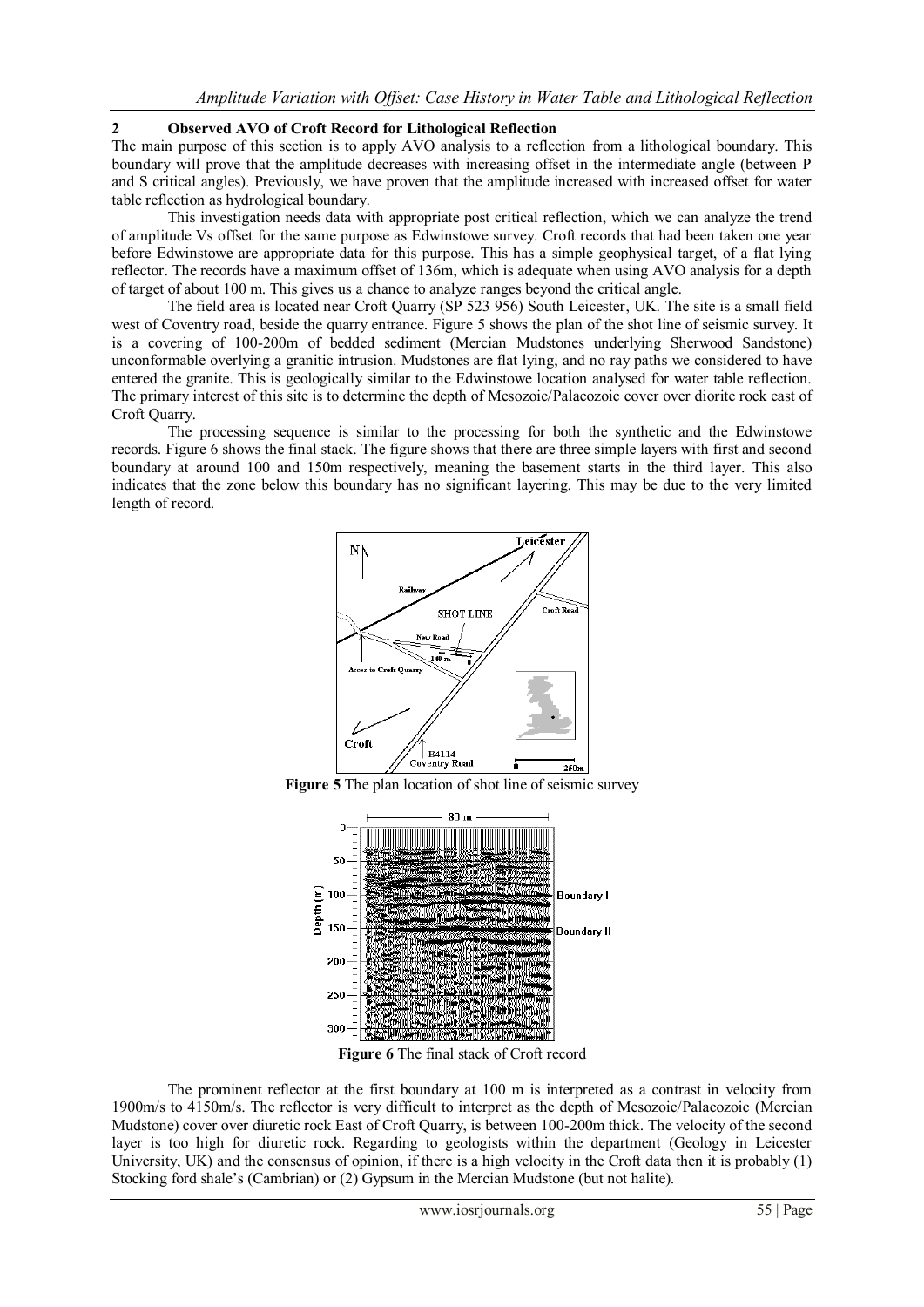Acording to the amplitude record for AVO analysis, CMP gather is the best section for analysis (Ostander 1984, Sheriff and Geldart 1995). CMP gathers were also used in this observation. There are 22 CMP (numbers 50 to 72) gathers, which include the maximum offset that we have (136m).

The P-wave critical angle in this AVO analysis is calculated from the estimation of critical offset (can be seen in the pick of amplitude curve in figure 7). Thi is in distance between 108 to 110 m and 100m of reflector depth. From this calculation, the critical angle is about 28°. This is can be accepted by using the velocity contrast in the reflector, for 1900 to 4150 m/s that give the critical angle of  $27^\circ$ . The different of  $1^\circ$  is in the range of error bar of  $V_{rms}$  that less than 7%.



**Figure 7** the AVO observation from the Croft record shows the P-wave critical angle at about 110 m

This evidence proves that the sub-critical angle has an amplitude variation with offset by providing the curve with different ways of shooting that have similar curves. Figure 8 shows the curve of AveSR2&3 that has an amplitude variation with offset from East-to-West shot. The opposite direction (West-to-East shot) is illustrated by the curve of SR48 and SR49. All the curves have similar trends, going down from 66m, having a minimum of 80-90m, and then rising to the critical angle 110-116m. All of these curves have average standard deviations of 0.57 after reducing 76 % from 3.3 (also in standard deviation) by normalization using the factor of the square root of the energy and by a random filter of 7 % wing smoothing data. This remaining error (standard deviation of 0.57) is reasonable due to the variation in geophones we have tested.



**Figure 8** the curves of East-to-West shot (AveSR2&3) and the energy spectrum of most West-to East shot (SR48&49), both of them have deviation about 9  $\%$ 

The AVO observation was carried out after the sequence of AVO processing similar to that of the Edwinstowe records. Figure 9 shows four AVO curves from both real data and mathematical models. Each involves lithological boundaries and water tables as hydrological boundaries from Croft and Edwinstowe records respectively. Each point has been normalized to the point at position of 28.2°. This normalization will reduce the effect of the variation of the energy source, instrument gain, and the lateral variation of layer. Data lithology (Data-lit) has been taken from a super gather as a stack of 22 CMP gathers. Although individual CMP gathers do not give any trend, the stack from the CMP gather still gives representative curves that have decreasing amplitude with increasing offset. This evidence proves that the lithological boundary produces a negative AVO gradient.

The straight lines are the linear of four curves. We can see that both data and models of linear curves are joined at the point of 28.2  $\degree$  but in different places, (the model is exactly at 1 and the data is at about 1.07). This is because the linear of model point is from of the data that has very a small variation, while the data point has a much wider variation. The slope of both Data-lit and Data-wt are also higher than both Model-lit and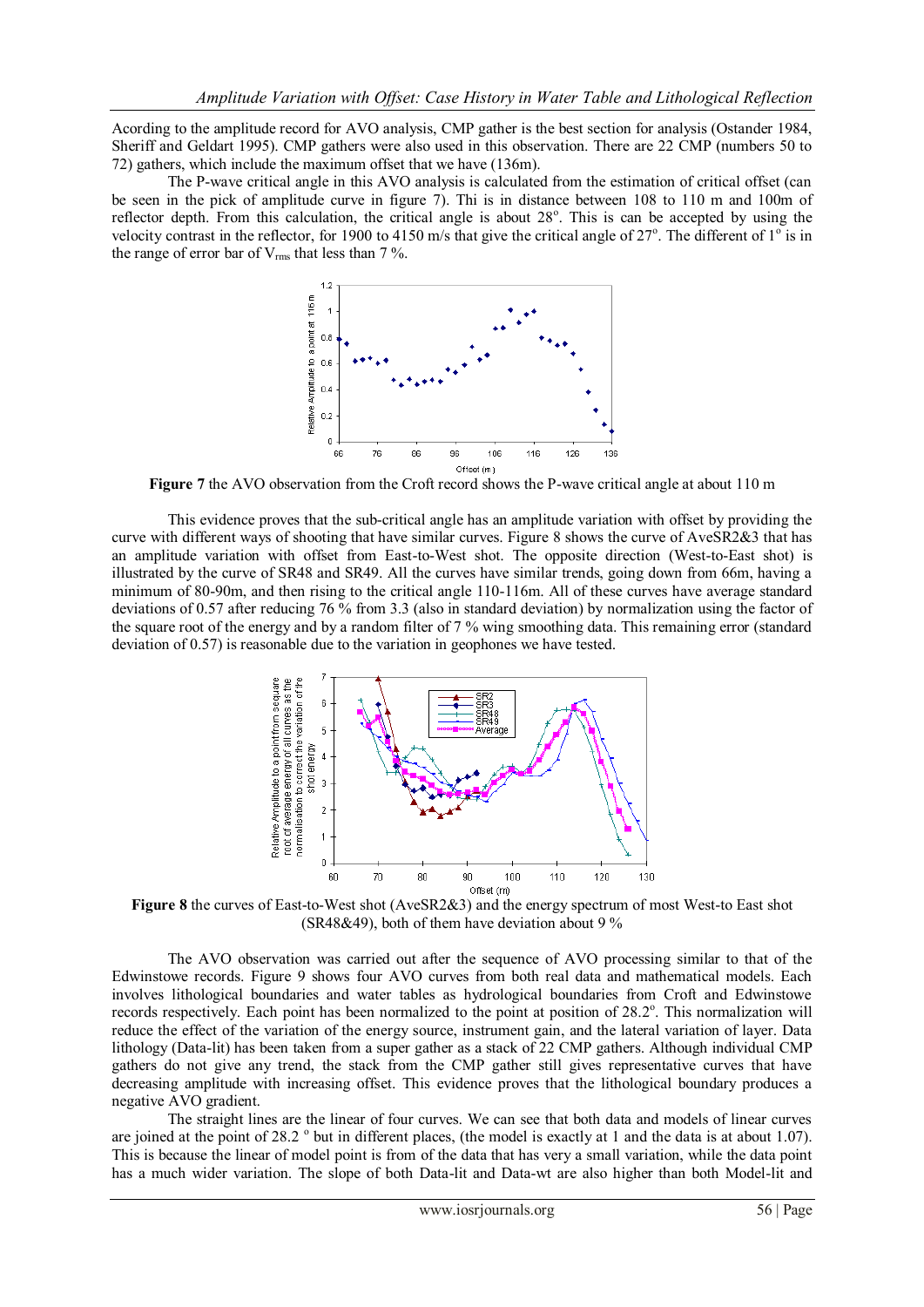Model-wt, because the real data has more complex parameters than the model. The most important consideration is that the application of AVO analysis gives sufficient evidence that amplitude increases with increasing offset for water table reflection as a hydrological boundary for both the model and real data. Conversely, the amplitude decreases with increasing offset for sub-bedding reflection as a lithological boundary for both model and real data.



**Figure 9** AVO analysis from mathematics model and observed data (Water table from Edwinstowe and lithology from Croft record) after conferted to angle of Incidence (degrees)

## **IV. Discussion**

There are four points that we set this work in geophysical context.

- 1. We have shown that data can be collected with high enough quality to allow imaging shallow water table reflection.
- 2. We have further shown that AVO analysis of this data process a water table as liquid-surface reflector.
- 3. This is important as a continuing progressive in development of shallow reflection method, little additional field effort and additional processing time.
- 4. We note that there are two still problems;
- a. Reducing coherent noise, to allow examination of sub-critical response.
- b. Demonstrating separation of AVO response of closely spaced lithological and hydrological boundary.

#### **V. Conclusion**

The Croft data has specifications that are appropriate for application to the AVO analysis of lithological boundaries. The velocity structure of three simple layers is interpreted as geophysical interpretation, even if there is a high velocity (second layer) in the Croft data that is probably (1) Stocking ford shale's (Cambrian) or (2) Gypsum in the Mercian Mudstone (but not halite). Edwinstow seismic record presented the water table reflector as hydrological boundary (Mustain, 2009, Mustain, 2010) was appropriate to be used to the comparation analysis .

The AVO curve shown in figure 9 establishes that the offset is also for post critical angles, which the critical angle at about 110m offset. As mentioned before, (Edwinstowe data) the focus of our AVO analysis is the post critical angle. Therefore, this figure is good evidence for both lithological and hydrological boundaries, and for mathematical models and observed data.

#### **Acknowledgement**

The authors wish to thank to the Department of high education of Indonesian Government to finance the research in Leicester University, UK.

#### **References**

- [1] Aki, K. And P.G. Richards, Quantitative Seismology: Theory and Method, San Fransisco: H.W. Freeman, 1980. (Book).
- [2] Al-Ghamdi, M.A. Rasheed A. Jaradet and Rene O. Thonsen, Predicting Up normal Reservoir Pressures using Offset Dependent Reflectivity: Theoretical Consideration, Energy Exploration and Exploitation, 1998, 16(4), 355-372. (Prociding).
- [3] Castagna, J.P. and M.M. Backus, Offset-dependent Reflectivity: Theory and Practice of AVO Analysis, Soc. Exp. Geophysics, 1993, 3-36. (Journal).
- [4] Clement, W.P, S. Cardimona, A.L. Andres and K.K. Cade, Site Characterization at the Groundwater Remediation Field Laboratory, 1997, The Leading Edge, The society of Exploration Geophysicists, Oklahoma, 16(11), 1617-1621.
- [5] Koefoed, O., Reflection and Transmission Coefficient for Plane Longitudinal Incident Wave, Geophysical prospecting, 1962, 10, 304-351. (Journal)
- [6] Lindsay, R.O. and Ratcliff D., Amplitude Changes with Offset Evident in Subsalt Data, Oil & Gas Journal, 1996 Oct, 28, 51-60. (Journal)
- [7] Mustain, M., 2002. Confirmation of AVO Analysis to Shallow Seismic Reflection Method for Identification of the Water Table, In Proceeding of Martec2002, The Third Regional Conference on Marine Technology for The System Operational Success in the Marine Environment, July 2002, Institute Technology of Sepuluh November, Surabaya-Indonesia. p. 98-106. (Proceeding).
- [8] Mustain, M., 2009. Amplitude Vs Offset (AVO) and Poisson's Ratio Analysis to Shallow Seismic Reflection Method for Identification of the Water Table, In Seminar Nasional Pasca Sarjana V ITS 2005. Dll:1-8. (Proceeding).